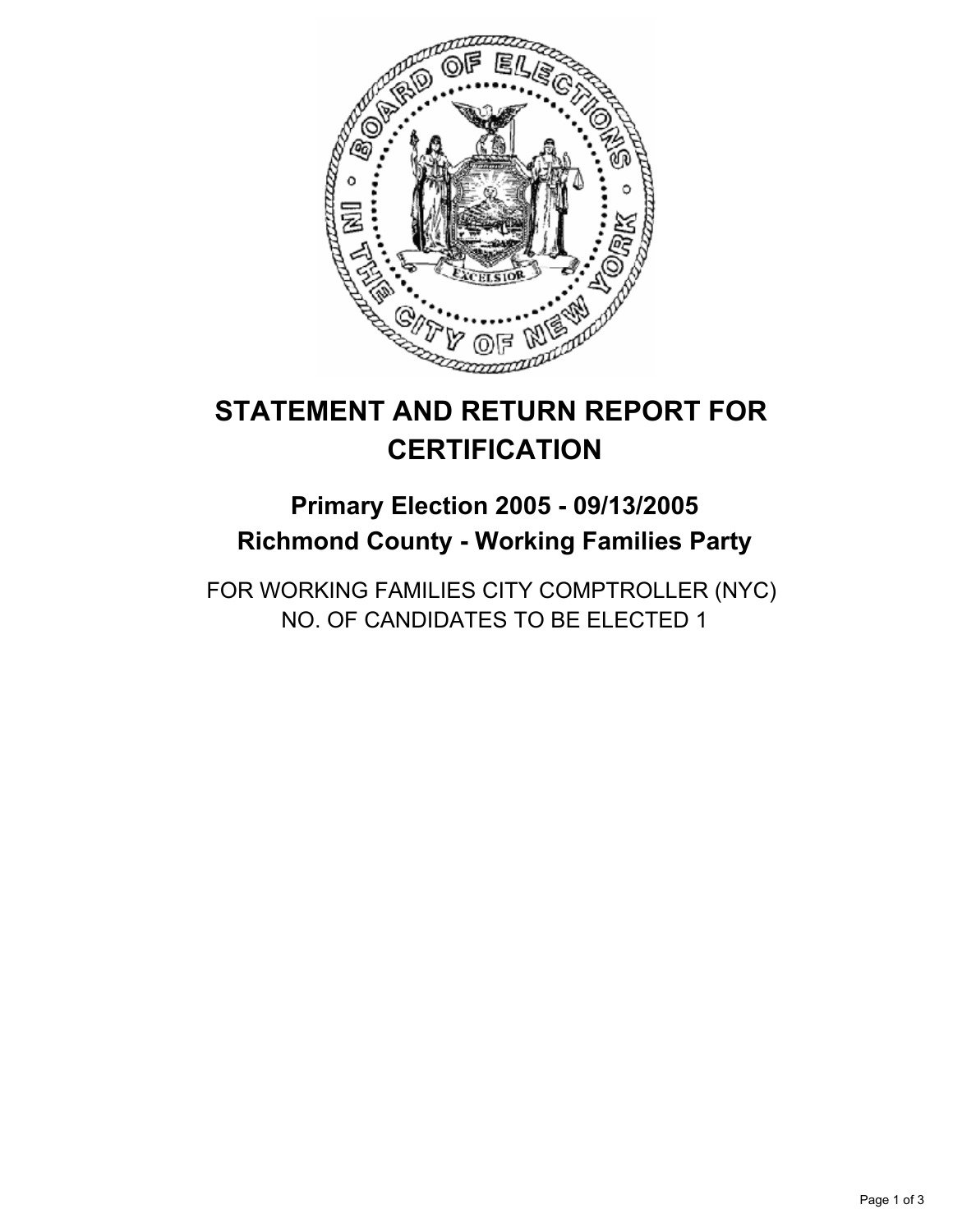

### **ASSEMBLY DISTRICT 60**

| <b>EMERGENCY</b>                   |  |
|------------------------------------|--|
| ABSENTEE/MILITARY                  |  |
| AFFIDAVIT                          |  |
| WILLIAM C. THOMPSON JR. (WRITE-IN) |  |
| <b>TOTAL VOTES</b>                 |  |

#### **ASSEMBLY DISTRICT 61**

| <b>EMERGENCY</b>  |  |
|-------------------|--|
| ABSENTEE/MILITARY |  |
| AFFIDAVIT         |  |

#### **ASSEMBLY DISTRICT 62**

| <b>EMERGENCY</b>  |  |
|-------------------|--|
| ABSENTEE/MILITARY |  |
| <b>AFFIDAVIT</b>  |  |

## **ASSEMBLY DISTRICT 63**

| EMERGENCY                          |  |
|------------------------------------|--|
| ABSENTEE/MILITARY                  |  |
| AFFIDAVIT                          |  |
| WILLIAM C. THOMPSON JR. (WRITE-IN) |  |
| <b>TOTAL VOTES</b>                 |  |